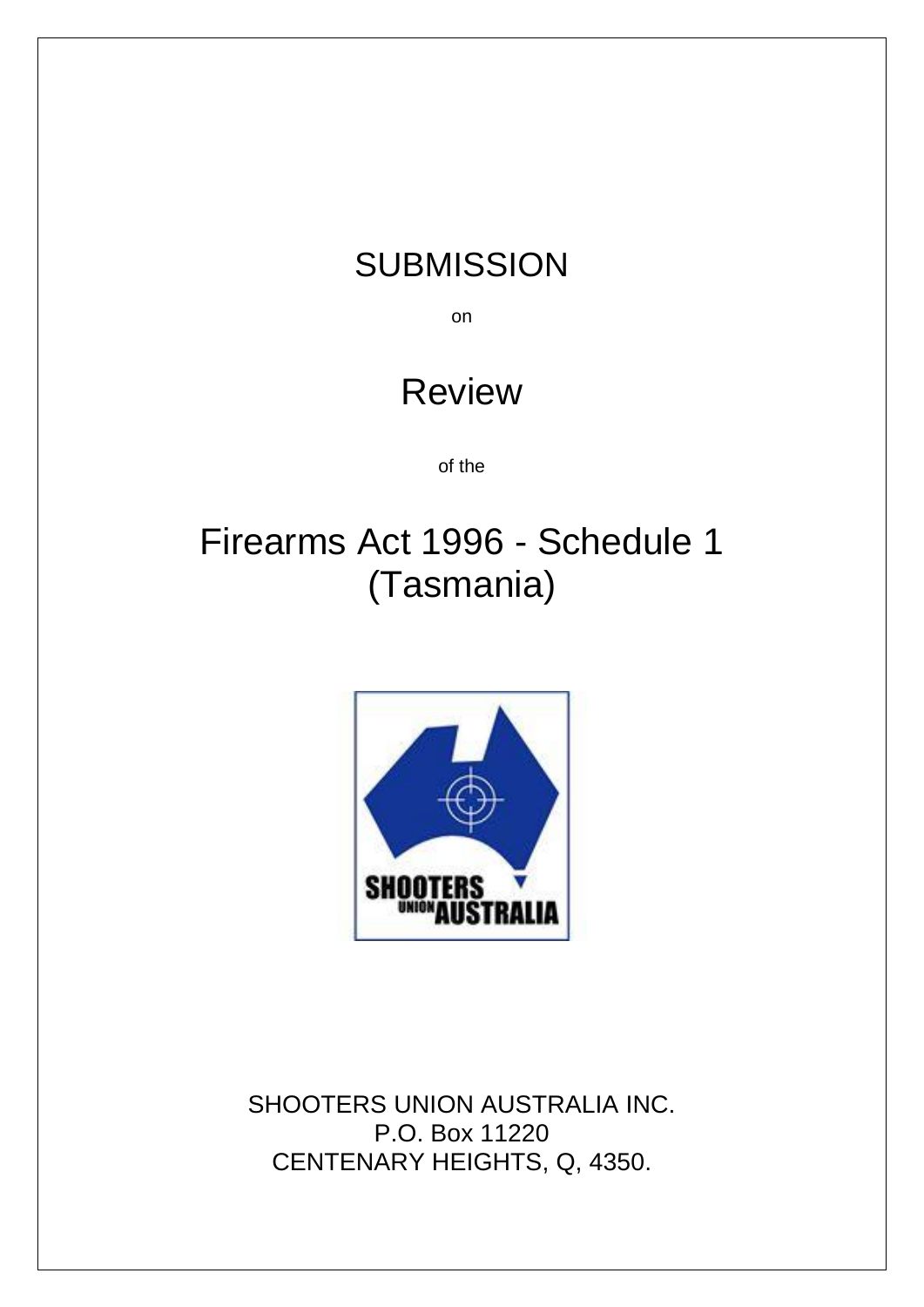### **Contents**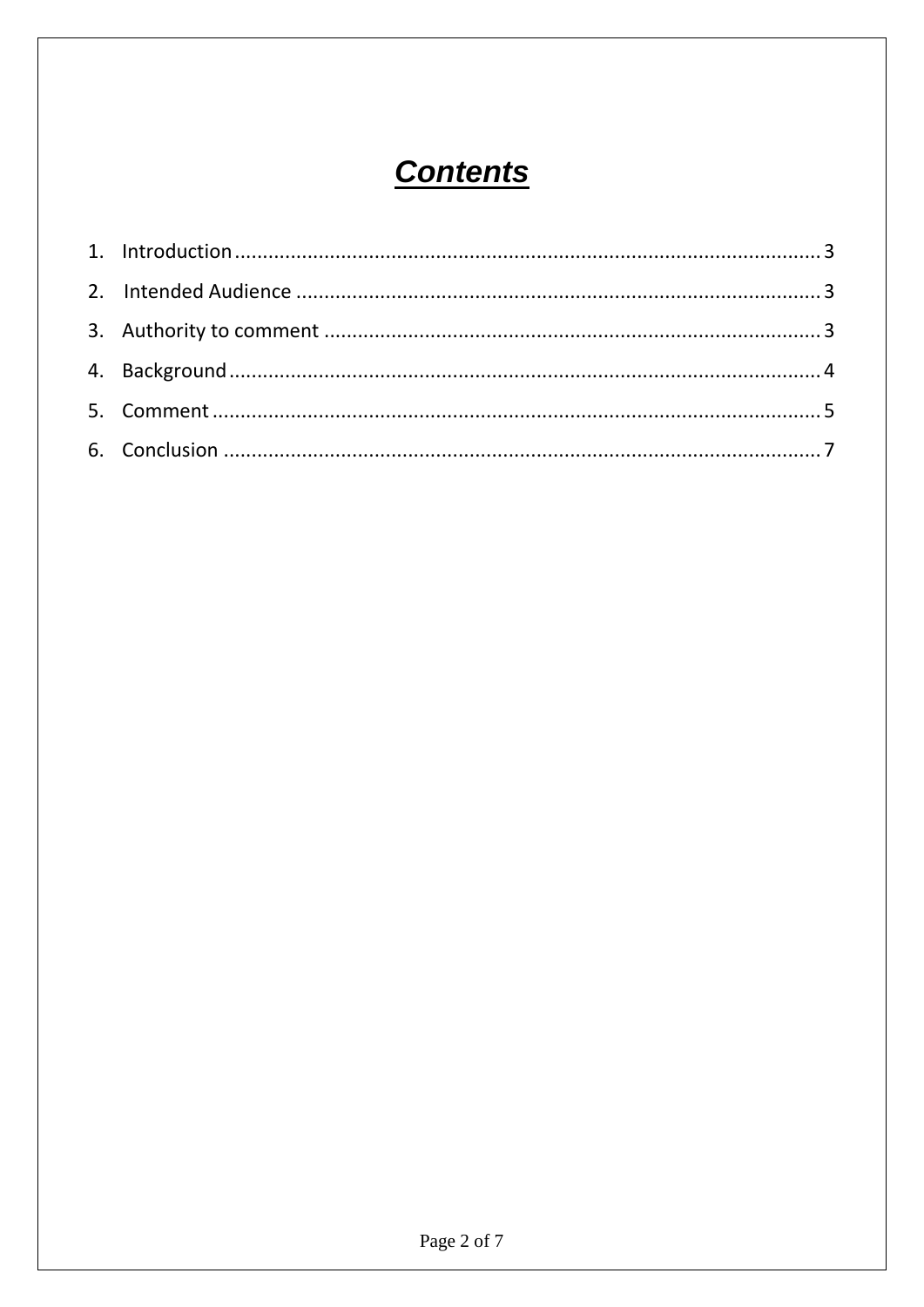### <span id="page-2-0"></span>**1. Introduction**

- 1.1 The purpose of this document is to provide comment and information in relation to the review of Schedule 1 as it applies to Shooters Union members in Tasmania.
- 1.2 Author Jan Linsley Shooters Union Australia Inc

#### <span id="page-2-1"></span>**2. Intended Audience**

Firearms Services -Tasmanian Police The Honourable Marinus Hidding - Minister for Police and Emergency Management. Members and Branches Shooters Union Australia Inc

#### <span id="page-2-2"></span>**3. Authority to comment**

- 3.1 Shooters Union Australia Inc was formed consequent to the formation of Shooters Union organisations in several states, the first of which was Queensland in 2005. SUA has several branches and individual members in all states, including Tasmania.
- 3.2 The Shooters Union movement has grown rapidly and is now one of the largest shooting organisations in Australia.
- 3.3 Shooters Union has been represented at several advisory groups over recent years.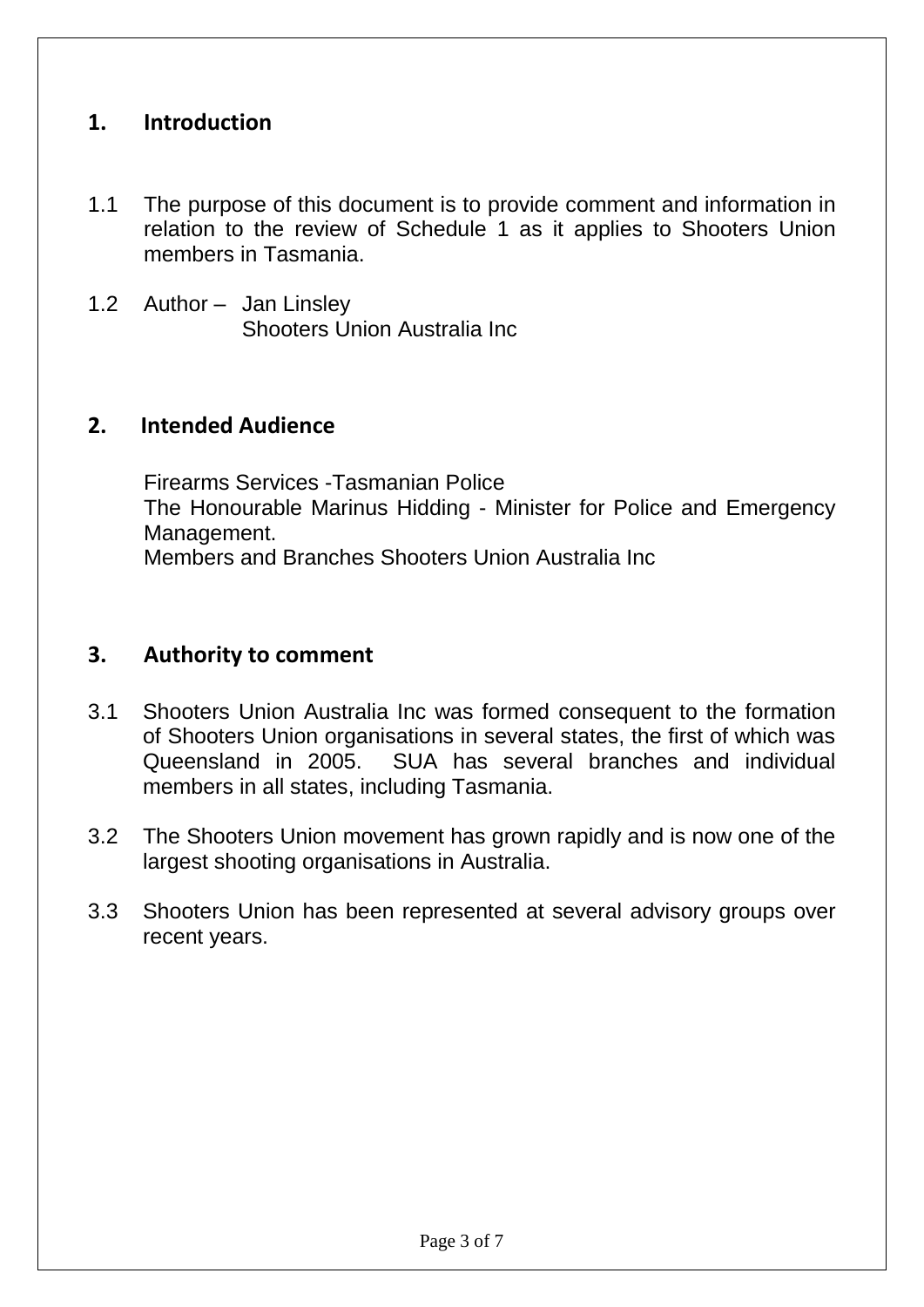### <span id="page-3-0"></span>**4. Background**

- 4.1 The National Firearms Agreement was passed in 1996 as a direct result of the Port Arthur Massacre, with the clear intention to reduce the likelihood of a reccurrence of such an incident, and to reduce the rate of violence associated with firearm usage. While there are contrary research reviews on the effectiveness of these laws, we consider this intention to be the first principle of the agreement, and that laws introduced or amended under this agreement should address this principle.
- 4.2 We note comments from Doug Rossiter, Acting Commander, Tasmania Police Service, that the current review is not to debate the "rationale and/or principles underpinning the legislation, nor whether the legislation should be amended or other such matters.
- 4.3 We note a request for review instead on whether the guide (Guide to Schedule 1(6) of the Firearms Act 1996 (prohibited Firearms)) makes sense, can be easily understood and addresses the relevant issues relating to how Schedule 1 (6) operates.
- 4.4 We note also that: it is acknowledged that some firearms may have been incorrectly registered in the past due to applications for permits and registration being in writing with no reference to an image or physical inspection and a lack of awareness in respect to the appearance of certain firearms. Where errors have been made it has been where firearms have been categorised according to their type, calibre and manner of operation and not appearance.
- 4.4 The impetus for this review is stated: "As a result of the Martin Place siege review States and Territories' police services agreed to conduct an audit of their firearms data holdings to ensure their data holdings relating to registered firearms is accurate and firearms have been registered in line with State legislation."

#### 4.5 We note the Guide to Schedule 1(6) of the *Firearms Act 1996 (Prohibited Firearms) -* **Firearms Act 1996 – Schedule 1**

*The following firearms are prohibited firearms:*

- *1. Any machine gun, submachine gun or other firearm capable of propelling projectiles in rapid succession during one pressure of the trigger*
- *2. Any self-loading rim-fire rifle.*
- *3. Any self-loading centre-fire rifle.*
- *4. Any self-loading shotgun*
- *5. Any pump action shotgun.*
- *6. Any firearm that substantially duplicates in appearance a firearm referred to in item 1 (our emphasis added).*
- *7. Any firearm to which there is attached any article or device capable of muffling, reducing or stopping the noise created by firing the firearm.*
- *8. A pistol that is of a reduced or an abridged size.*
- *9. Any firearm or part of a firearm which has a dimension less than the prescribed minimum dimension.*
- *10. A prohibited pistol*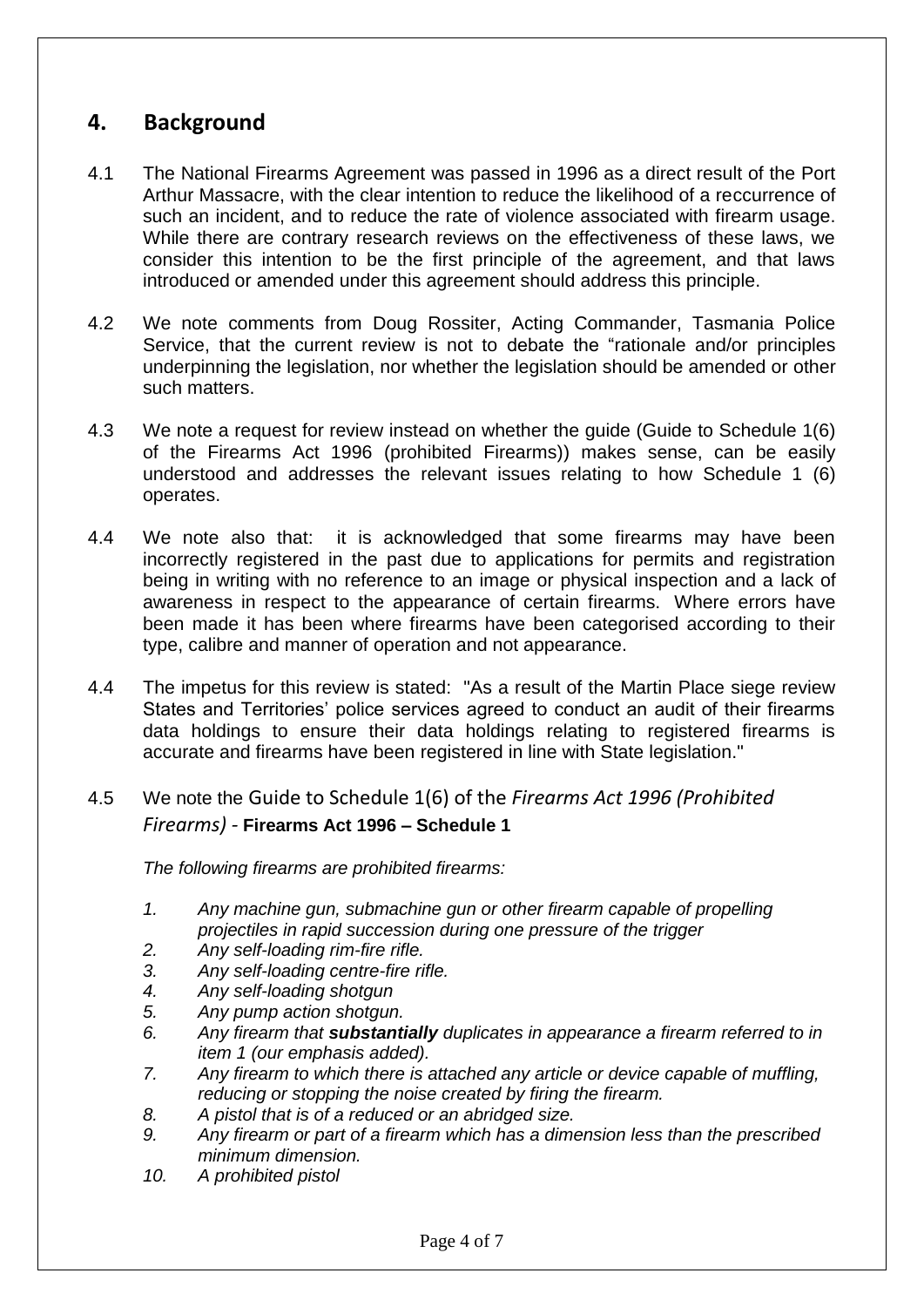- *11. Any ex-military firearm that is a firearm in relation to which a firearm licence may not be issued.*
- *12. Any ordnance*
- 4.6 We note the particular reference to Item (6)
- 4.7 Finally, we note the examples provided.

#### <span id="page-4-0"></span>**5. Comment**

- 5.1 The Recommendations on firearms from the Martin Place Siege report are:
	- *6. The Commonwealth, States and Territories should simplify the regulation of the legal firearms market through an update of the technical elements of the National Firearms Agreement. (our emphasis added)*
	- *7. CrimTrac, in cooperation with Commonwealth and State Police and law enforcement agencies, should prioritise bringing the National Firearms Interface into operation by the end of 2015.*
	- *8. States and Territories' police forces should conduct an urgent audit of their firearms data holdings before the National Firearms Interface is operational where this has not already occurred.*
	- *9. The Commonwealth and the States and Territories should give further consideration to measures to deal with illegal firearms.*
- 5.2 It appears that Item 6 of the recommendations has been ignored in the current review. We do not believe that categorising a firearm according to its appearance simplifies the regulation of firearms - far from it. Instead it adds a degree of unnecessary subjectivity. What is 'substantial'? Who will decide how substantial a similarity is one component of a firearm design? And how does this meet the first principleof the National Firearm Agreement?
- 5.3 Schedule 1, item 1 of the Guide refers specifically to machine guns, submachine guns or other firearms capable of propelling projectiles in rapid succession during one pressure of the trigger. We understand that these firearms are severely restricted in all states as a result of the 1996 National Firearms Agreement. In order to meet the intention of the agreement, the National Firearms Agreement categorised firearms according to their type, calibre and manner of operation, not their appearance.
- 5.4 Schedule 1, item 6 of the Guide refers to any firearm that substantially duplicates in appearance a firearm referred to in item 1. However, the guide highlights minor, not substantial, aspects of firearm design such as the structure of the stock.These are clear examples of retrospectively adding subjectivity to the firearm regulation, adding complexity to the regulation, and failing to meet the intention of the National Firearms Agreement.
- 5.5 As a comparison, Queensland legislation (relating to this particular issue) states:

#### **Category R weapons**

*(1) Each of the following is a category R weapon—*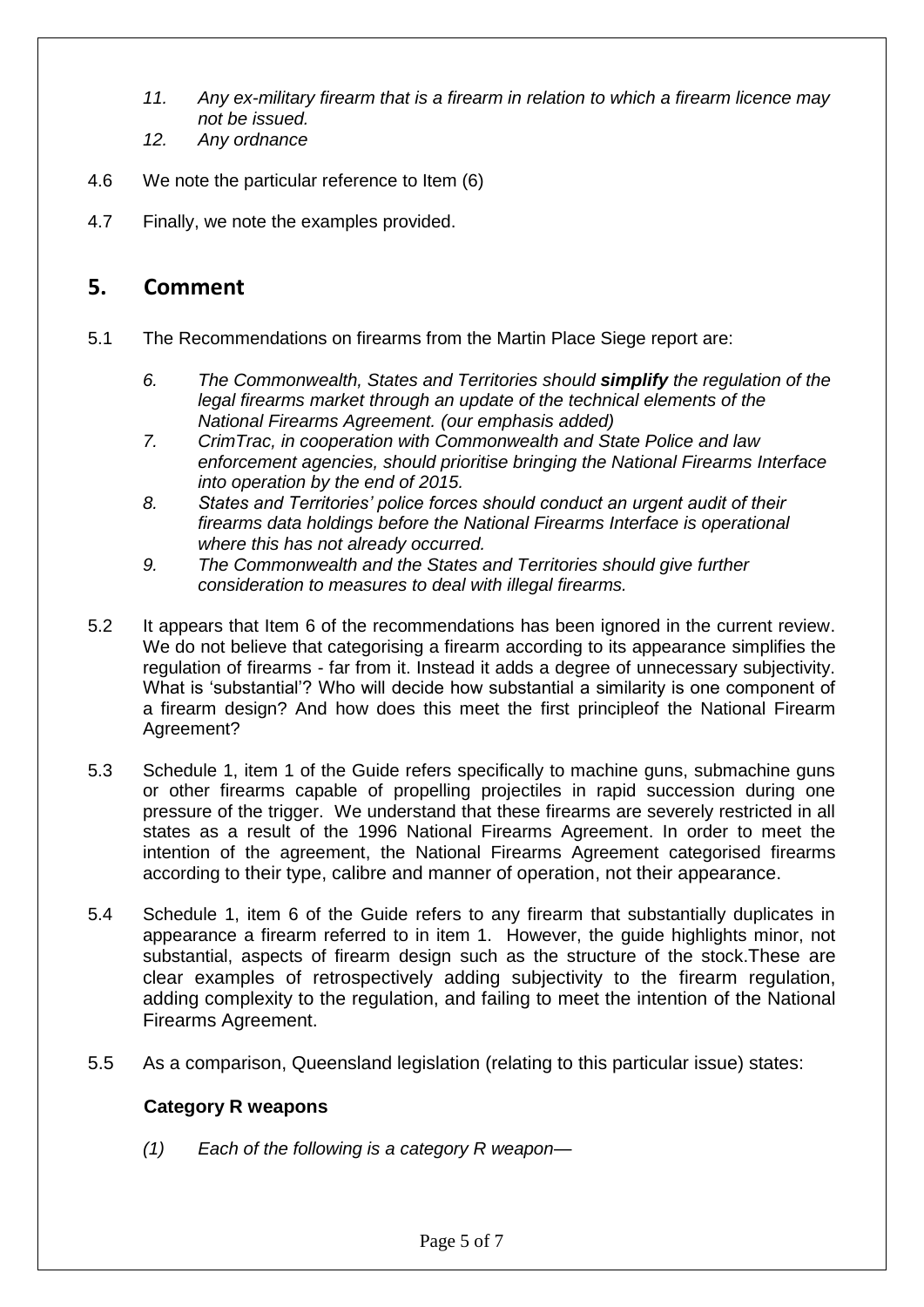*(a) a machine gun or submachine gun that is fully automatic in its operation and*  actuated by energy developed when it is being fired or has multiple revolving *barrels, and any replica or facsimile of a machine gun or submachine gun that is not a toy;*

- 5.6 Legislation should be evidence based. It is unreasonable to prohibit an item, including a firearm merely because it has similarities with another that are purely cosmetic. This concept disadvantages those who are complying, or seeking to comply with the Firearms Act 1996. If an offence is committed with any firearm, its resemblance to another will make no difference to the crime. Offences should be targeted at the criminal misuse of firearms, not whether one firearm looks like another.
- 5.7 Is there evidence of an instance where a crime has been committed by a licensed shooter, using a registered firearm that looks like a machine gun or submachine gun? What problems have been identified with the registration and use of such firearms? Will banning firearms because they have a particular design of stock reduce the likelihood of violence in our communities?
- 5.8 Firearms categories: All rimfire rifles of whatever action type should be Category A All shotguns of whatever action type should be Category A Air rifles and air pistols should be removed from the Act completely There is no issue with community safety in legitimate licensed shooters safely using these firearms.
- 5.9 Existing legislation already creates offences for causing fear by manner of display of any object which may be considered dangerous. Common sense should prevail. If an imitation or replica is presented or used as a firearm, the person using it thus should be treated as though the imitation or replica were a firearm.
- 5.10 Once a person has been granted a licence for a particular category of firearm, he has passed the fit and proper person test and could be expected to use such firearms safely and legally.
- 5.11 There is no detriment to community safety in allowing a licensed shooter to own and use a firearm of whatever category he has been approved to own, no matter what its appearance.
- 5.12 The drafting of this law has ignored the needs of law abiding firearm owners with physical requirements to use design features specifically identified for restriction. Skeleton stock constructions and trigger grips can be or enormous assistance to those with reduced upper body strength or physical limitations in the use of their arms and hands. This would have a negative impact on sporting shooters, including members of the community who are internationally recognised for their prowess,.